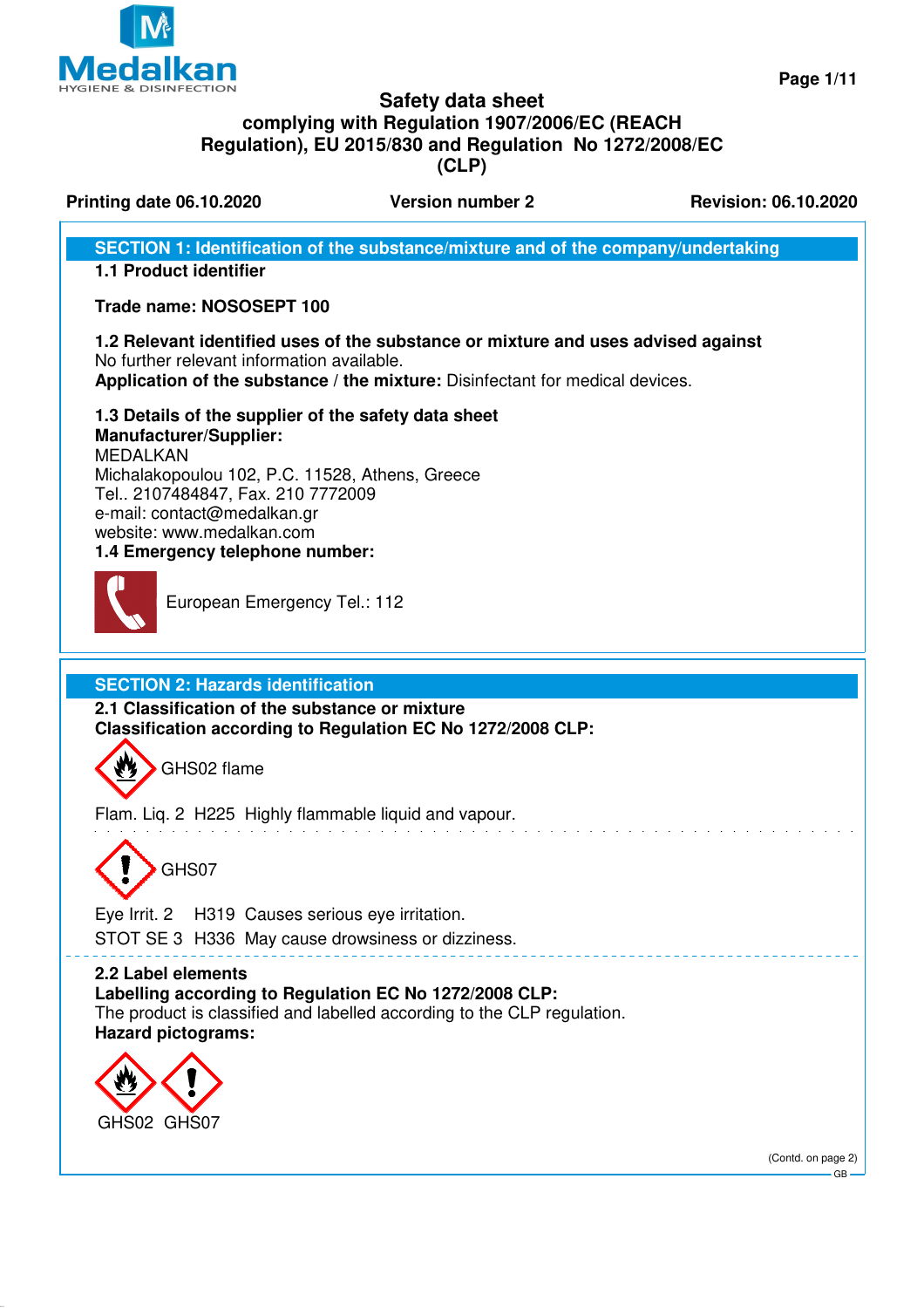# **Safety data sheet**

# **complying with Regulation 1907/2006/EC (REACH**

**Regulation), EU 2015/830 and Regulation No 1272/2008/EC**

**(CLP)**

| Printing date 06.10.2020                                                                                                                                |             | <b>Version number 2</b>                                                                                 | <b>Revision: 06.10.2020</b> |
|---------------------------------------------------------------------------------------------------------------------------------------------------------|-------------|---------------------------------------------------------------------------------------------------------|-----------------------------|
| Trade name: NOSOSEPT 100                                                                                                                                |             |                                                                                                         |                             |
|                                                                                                                                                         |             |                                                                                                         | (Contd. of page 1)          |
| Signal word: Danger                                                                                                                                     |             |                                                                                                         |                             |
| propan-2-ol                                                                                                                                             |             | Hazard-determining components of labelling:                                                             |                             |
| <b>Hazard statements:</b><br>H225 Highly flammable liquid and vapour.<br>H319 Causes serious eye irritation.<br>H336 May cause drowsiness or dizziness. |             |                                                                                                         |                             |
| <b>Precautionary statements</b>                                                                                                                         |             |                                                                                                         |                             |
| P <sub>101</sub>                                                                                                                                        |             | If medical advice is needed, have product container or label at hand.                                   |                             |
| P <sub>102</sub>                                                                                                                                        |             | Keep out of reach of children.                                                                          |                             |
| P210                                                                                                                                                    |             | Keep away from heat, hot surfaces, sparks, open flames and other ignition<br>sources. No smoking.       |                             |
| P <sub>261</sub>                                                                                                                                        |             | Avoid breathing dust/fume/gas/mist/vapours/spray.                                                       |                             |
| P280                                                                                                                                                    | protection. | Wear protective gloves/protective clothing/eye protection/face protection/hearing                       |                             |
| P304+P340                                                                                                                                               |             | IF INHALED: Remove person to fresh air and keep comfortable for breathing.                              |                             |
|                                                                                                                                                         |             | P305+P351+P338 IF IN EYES: Rinse cautiously with water for several minutes. Remove contact              |                             |
|                                                                                                                                                         |             | lenses, if present and easy to do. Continue rinsing.                                                    |                             |
| P312                                                                                                                                                    |             | Call a POISON CENTER/doctor if you feel unwell.                                                         |                             |
| P403+P235                                                                                                                                               |             | Store in a well-ventilated place. Keep cool.                                                            |                             |
| P501                                                                                                                                                    |             | Dispose of contents/container in accordance with local/regional/national/<br>international regulations. |                             |
|                                                                                                                                                         |             | Regulation (EC) No 648/2004 on detergents / Labelling for contents                                      |                             |
| disinfectants                                                                                                                                           |             |                                                                                                         |                             |
| 2.3 Other hazards<br><b>Results of PBT and vPvB assessment</b><br><b>PBT:</b> Not applicable.<br>vPvB: Not applicable.                                  |             |                                                                                                         |                             |

# **SECTION 3: Composition/information on ingredients**

# **3.2 Chemical characterisation: Mixtures**

**Description:** Mixture of substances listed below with nonhazardous additions.

| Ingredients according Regulation (EU) 830/2015:               |                                                                                         |             |  |  |
|---------------------------------------------------------------|-----------------------------------------------------------------------------------------|-------------|--|--|
| CAS: 67-63-0                                                  | propan-2-ol                                                                             | $≤25%$      |  |  |
| EINECS: 200-661-7<br>Index number: 603-117-00-0   H336        | Exp. Flam. Lig. 2, H225; $\langle \rangle$ Eye Irrit. 2, H319; STOT SE 3,               |             |  |  |
| CAS: 2372-82-9                                                | N-(3-aminopropyl)-N-dodecylpropane-1,3-diamine                                          | $0.1 - 1\%$ |  |  |
| EINECS: 219-145-8                                             | Acute Tox. 3, H301; STOT RE 2, H373; Skin Corr. 1A, H314; SAquatic Acute 1, H400 (M=10) |             |  |  |
| CAS: 7173-51-5                                                | didecyldimethylammonium chloride                                                        | $0.1 - 1\%$ |  |  |
| EINECS: 230-525-2<br>Index number: 612-131-00-6 Acute 1, H400 | Acute Tox. 3, H301; $\leftrightarrow$ Skin Corr. 1B, H314; $\leftrightarrow$ Aquatic    |             |  |  |
|                                                               |                                                                                         |             |  |  |

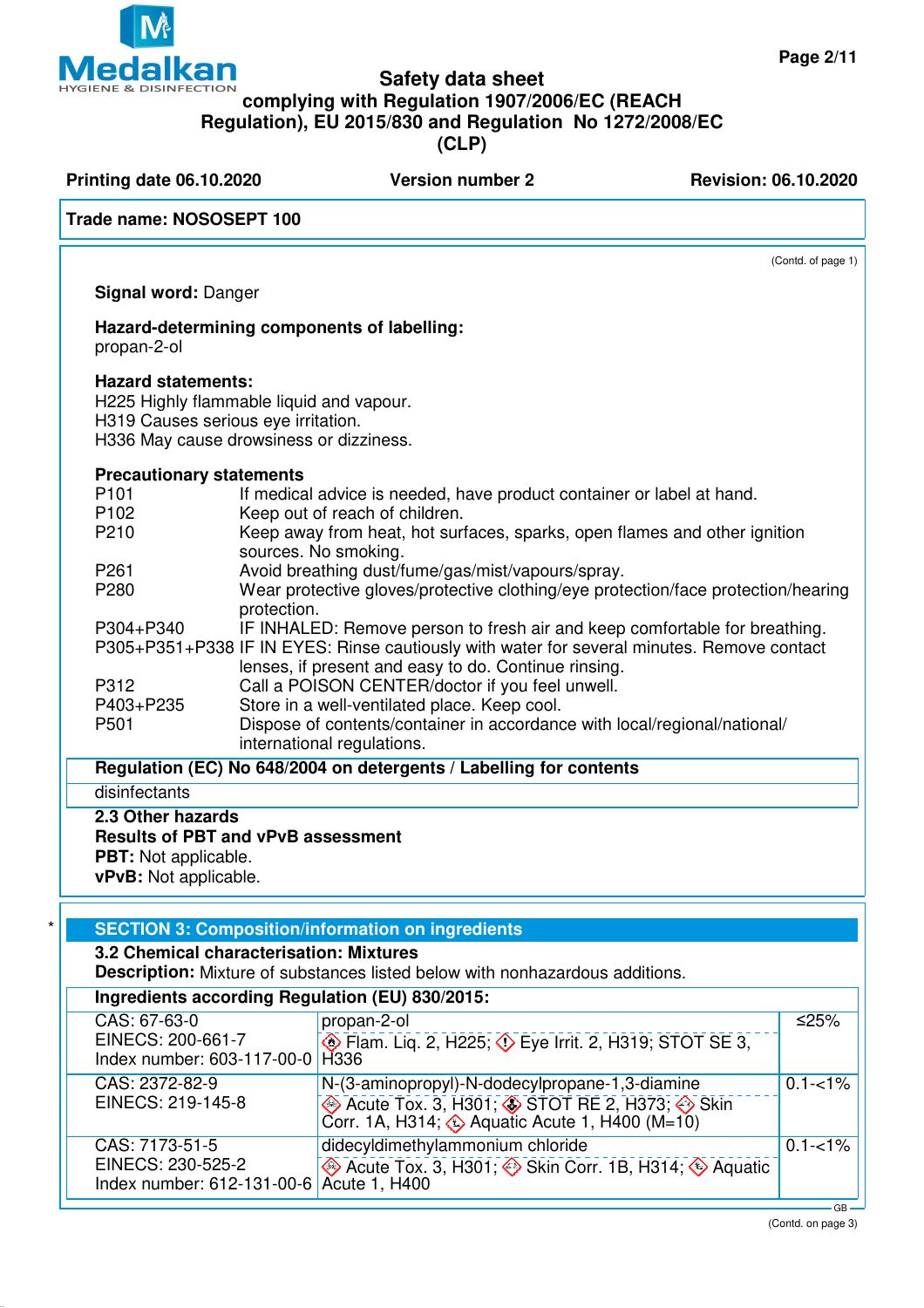

# **Safety data sheet complying with Regulation 1907/2006/EC (REACH Regulation), EU 2015/830 and Regulation No 1272/2008/EC (CLP)**

**Printing date 06.10.2020 Version number 2 Revision: 06.10.2020** 

**Trade name: NOSOSEPT 100**

(Contd. of page 2)

# **SECTION 4: First aid measures**

# **4.1 Description of first aid measures**

#### **General information:**

Take affected persons out into the fresh air.

Seek immediate medical advice.

# **After inhalation:**

Seek medical treatment in case of complaints.

Supply fresh air and to be sure call for a doctor.

In case of unconsciousness place patient stably in side position for transportation.

# **After skin contact:**

Generally the product does not irritate the skin.

Immediately wash with water and soap and rinse thoroughly.

Wash contaminated clothing before use.

If skin irritation continues, consult a doctor.

#### **After eye contact:**

Rinse opened eye for at least 15 minutes under running water.

Avoid strong water jet-risk of cornea damage, consult a doctor.

# **After swallowing:**

Drink plenty of water and provide fresh air. Call for a doctor immediately. Seek immediate medical advice.

**4.2 Most important symptoms and effects, both acute and delayed** No further relevant information available.

#### **4.3 Indication of any immediate medical attention and special treatment needed** No further relevant information available.

# **SECTION 5: Firefighting measures**

**5.1 Extinguishing media**

**Suitable extinguishing agents:** CO2, foam, extinguishing powder, water spray **For safety reasons unsuitable extinguishing agents:** Water with full jet

**5.2 Special hazards arising from the substance or mixture**

No further relevant information available.

**5.3 Advice for firefighters**

# **Protective equipment:**

Self contained breathing apparatus and full protective clothing must be worn in case of fire. **Additional information**

Collect contaminated fire fighting water separately. It must not enter the sewage system.

# **SECTION 6: Accidental release measures**

**6.1 Personal precautions, protective equipment and emergency procedures:**

Wear protective equipment. Keep unprotected persons away.

Keep away from ignition sources.

Ensure adequate ventilation.

Keep people at a distance and upwind.

Avoid contact with oxidising agents.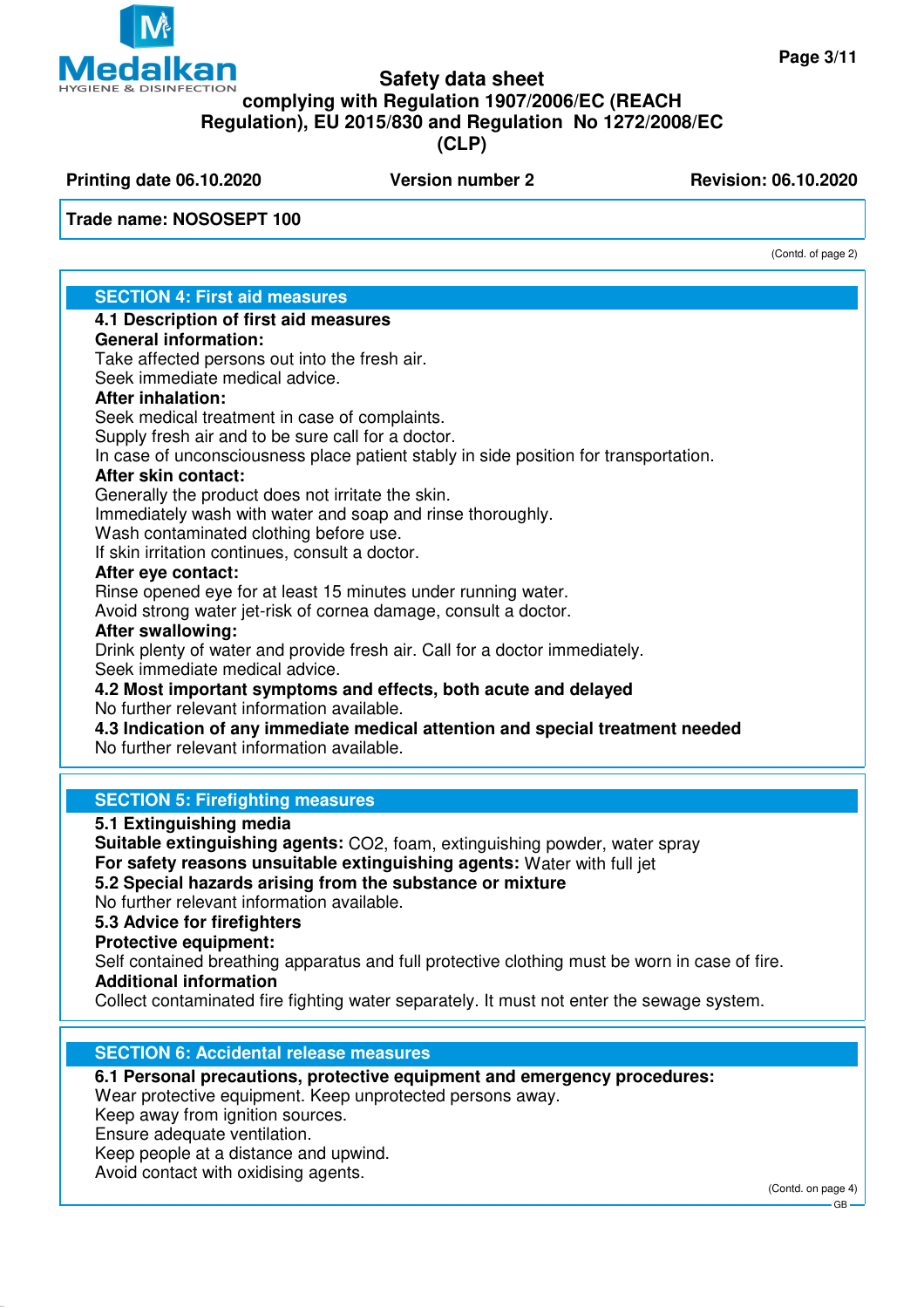**Safety data sheet**

# **complying with Regulation 1907/2006/EC (REACH**

**Regulation), EU 2015/830 and Regulation No 1272/2008/EC**

**(CLP)**

**Printing date 06.10.2020 Version number 2 Revision: 06.10.2020** 

# **Trade name: NOSOSEPT 100**

Avoid inhalation of vapors.

(Contd. of page 3)

Goggles and/ or face shield, if contact with eyes or splashes are anticipated. Avoid contact with skin and eyes.

**6.2 Environmental precautions:** Do not allow to enter sewers/ surface or ground water.

# **6.3 Methods and material for containment and cleaning up:**

Absorb with liquid-binding material (sand, diatomite, acid binders, universal binders, sawdust, silica gel).

Dispose contaminated material as waste according to item 13.

Send for recovery or disposal in suitable receptacles.

# **6.4 Reference to other sections:**

See Section 7 for information on safe handling.

See Section 8 for information on personal protection equipment.

See Section 13 for disposal information.

# **SECTION 7: Handling and storage**

#### **7.1 Precautions for safe handling**

Avoid contact with skin, eyes and clothing.

Open and handle receptacle with care.

Handle with care. Avoid jolting, friction and impact.

Store in cool, dry place in tightly closed receptacles.

Keep receptacles tightly sealed.

Keep away from heat and direct sunlight.

Ensure good ventilation/exhaustion at the workplace.

Avoid prolonged exposure with skin

**Information about fire - and explosion protection:**



Keep ignition sources away - Do not smoke.

Protect against electrostatic charges.

Do not spray onto a naked flame or any incandescent material.

Flammable gas-air mixtures may form in empty receptacles.

Keep it in a dry, cool, well ventilated, fixed in advance place, away from sources of heat, flames, ignition and direct sunlight.

**7.2 Conditions for safe storage, including any incompatibilities Storage:**

# **Requirements to be met by storerooms and receptacles:**

Store in a cool location.

Provide ventilation for receptacles.

# **Information about storage in one common storage facility:**

Store away from flammable substances.

# **Further information about storage conditions:**

#### Keep container tightly sealed.

Store in cool, dry conditions in well sealed receptacles.

Protect from heat and direct sunlight.

(Contd. on page 5)

# **Teda** kan **HYGIENE & DISINFECTION**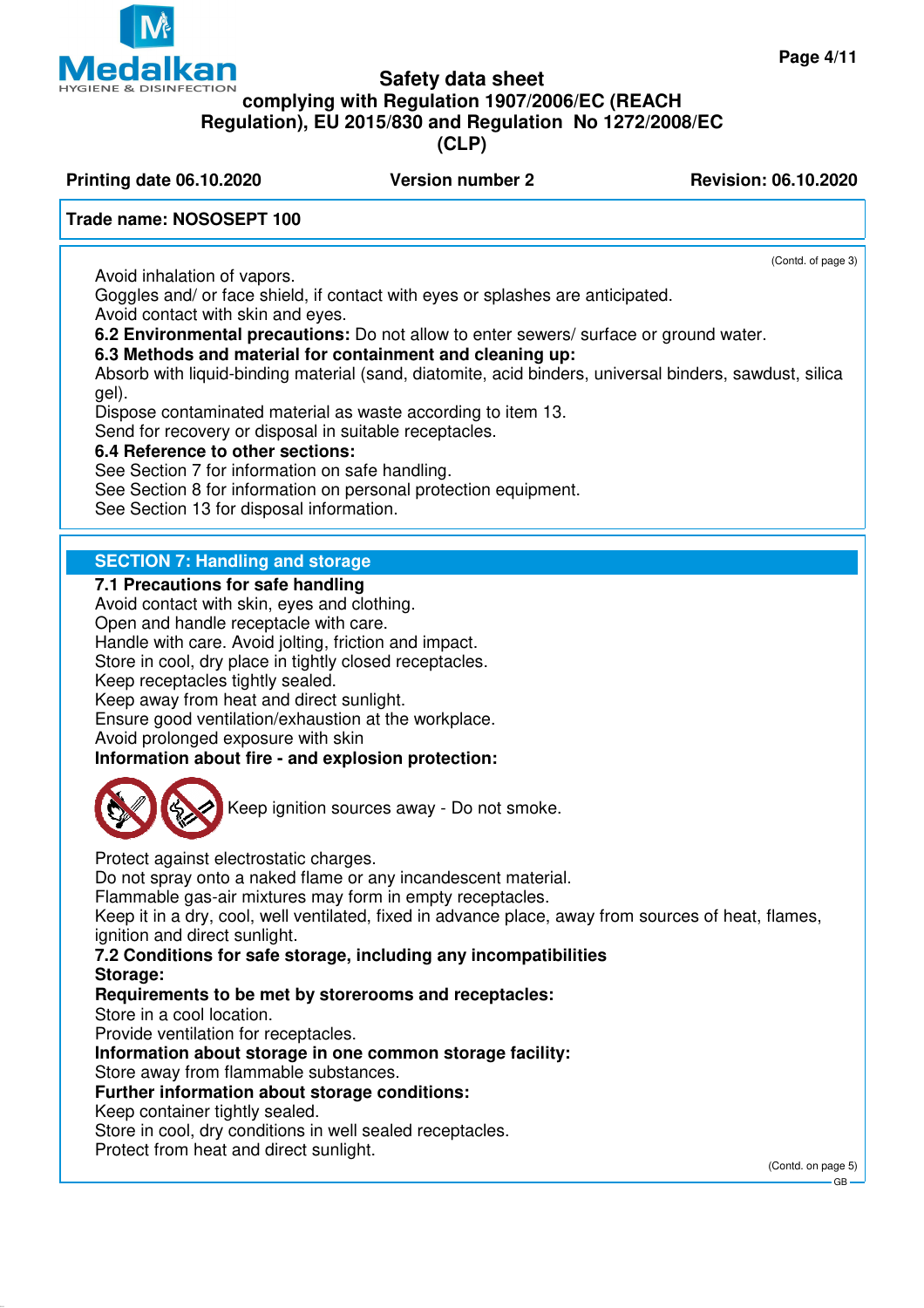

**Printing date 06.10.2020 Version number 2 Revision: 06.10.2020** 

**Trade name: NOSOSEPT 100**

**7.3 Specific end use(s)** No further relevant information available.

# **SECTION 8: Exposure controls/personal protection**

**8.1 Control parameters**

**Ingredients with limit values that require monitoring at the workplace:**

**CAS: 67-63-0 propan-2-ol**

WEL (Great Britain) Short-term value: 1250 mg/m<sup>3</sup>, 500 ppm

Long-term value: 999 mg/m<sup>3</sup>, 400 ppm

**Additional information:** The lists valid during the making were used as basis.

# **8.2 Exposure controls**

**Personal protective equipment General protective and hygienic measures:**

Keep away from foodstuffs, beverages and feed. Wash hands before breaks and at the end of work. Avoid contact with the eyes.

Do not eat, drink or smoke while using the product.

Avoid close or long term contact with the skin.

**Respiratory protection:** Not required. **Protection of hands:**



Protective gloves

# **Penetration time of glove material**

The determined penetration times according to EN 16523-1:2015 are not performed under practical conditions. Therefore a maximum wearing time, which corresponds to 50% of the penetration time, is recommended.

**Eye protection:**



Tightly sealed goggles (EN 166).

**Body protection:**



Protective work clothing

 GB (Contd. on page 6)

(Contd. of page 4)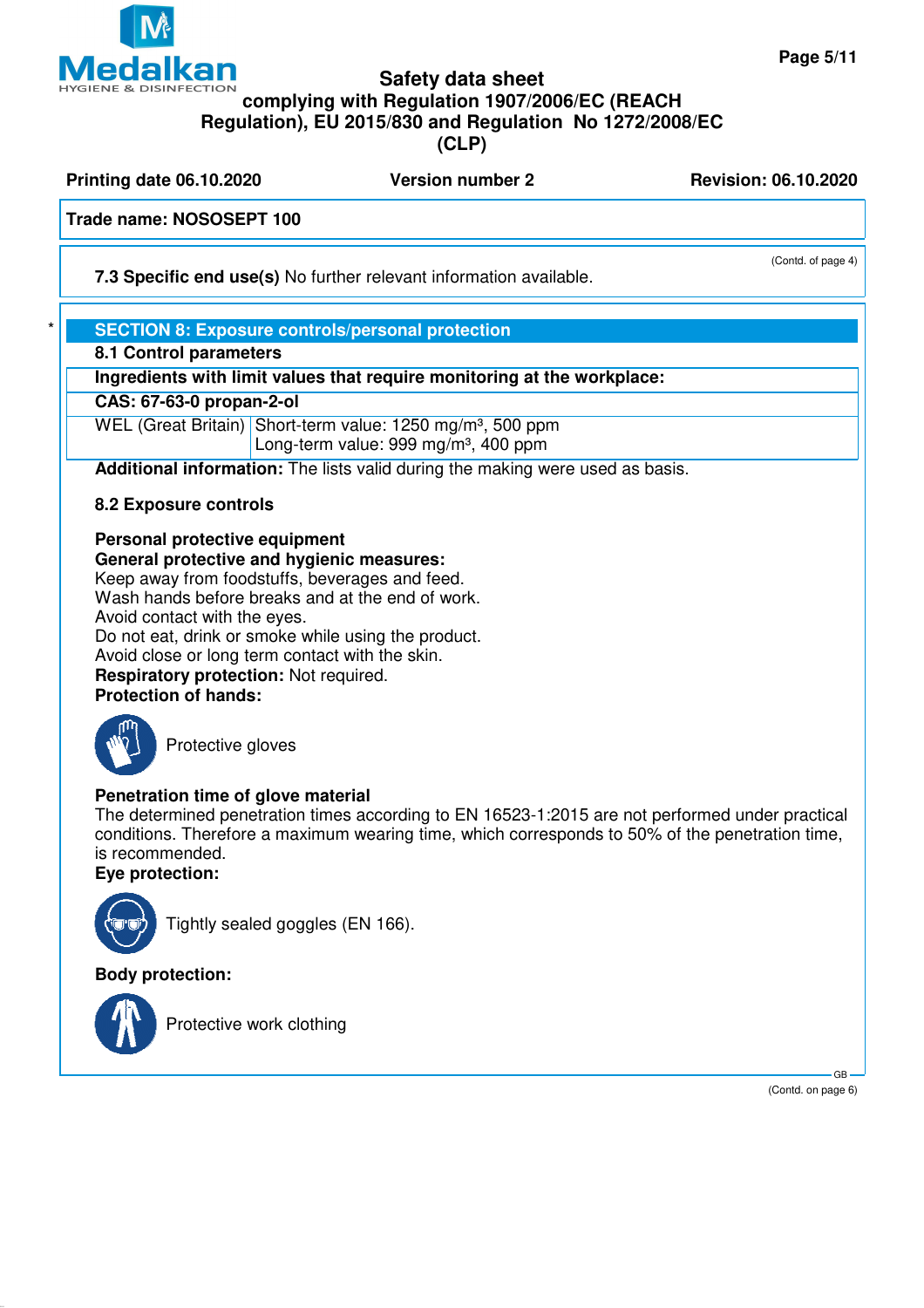

**Printing date 06.10.2020 Version number 2 Revision: 06.10.2020** 

**Trade name: NOSOSEPT 100**

(Contd. of page 5)

| <b>SECTION 9: Physical and chemical properties</b>                                                    |                                                                                                |  |
|-------------------------------------------------------------------------------------------------------|------------------------------------------------------------------------------------------------|--|
| 9.1 Information on basic physical and chemical properties                                             |                                                                                                |  |
| <b>General Information</b><br>Appearance:<br>Form:<br><b>Colour:</b><br>Odour:                        | Liquid<br>According to product specification<br>alcohol                                        |  |
| <b>Odour threshold:</b>                                                                               | Not determined                                                                                 |  |
| pH value:<br>Melting point/freezing point:<br>Initial boiling point and boiling range: Not determined | $9.0 - 9.6$<br>Not determined                                                                  |  |
| Flash point:                                                                                          | 35 °C                                                                                          |  |
| Flammability (solid, gas):                                                                            | Not applicable                                                                                 |  |
| Auto-ignition temperature:                                                                            | Not determined                                                                                 |  |
| <b>Decomposition temperature:</b>                                                                     | Not determined                                                                                 |  |
| Auto-ignition temperature:                                                                            | Product is not selfigniting.                                                                   |  |
| <b>Explosive properties:</b>                                                                          | Product is not explosive. However, formation of explosive<br>air/vapour mixtures are possible. |  |
| <b>Explosion limits:</b><br>Lower:<br>Upper:<br><b>Oxidising properties</b>                           | Not determined<br>Not determined<br>Not considered as oxidising.                               |  |
| <b>Vapour pressure:</b>                                                                               | Not determined                                                                                 |  |
| <b>Density:</b><br>Relative density at 20 °C<br><b>Vapour density</b><br><b>Evaporation rate</b>      | Not determined<br>$0.968$ g/cm <sup>3</sup><br>Not determined<br>Not determined                |  |
| Solubility in / Miscibility with<br>water:                                                            | Fully miscible                                                                                 |  |
| Partition coefficient: n-octanol/water: Not determined                                                |                                                                                                |  |
| <b>Viscosity:</b><br>Dynamic:<br>Kinematic:                                                           | Not determined<br>Not determined                                                               |  |
|                                                                                                       | (Contd. on page 7)<br>$GB -$                                                                   |  |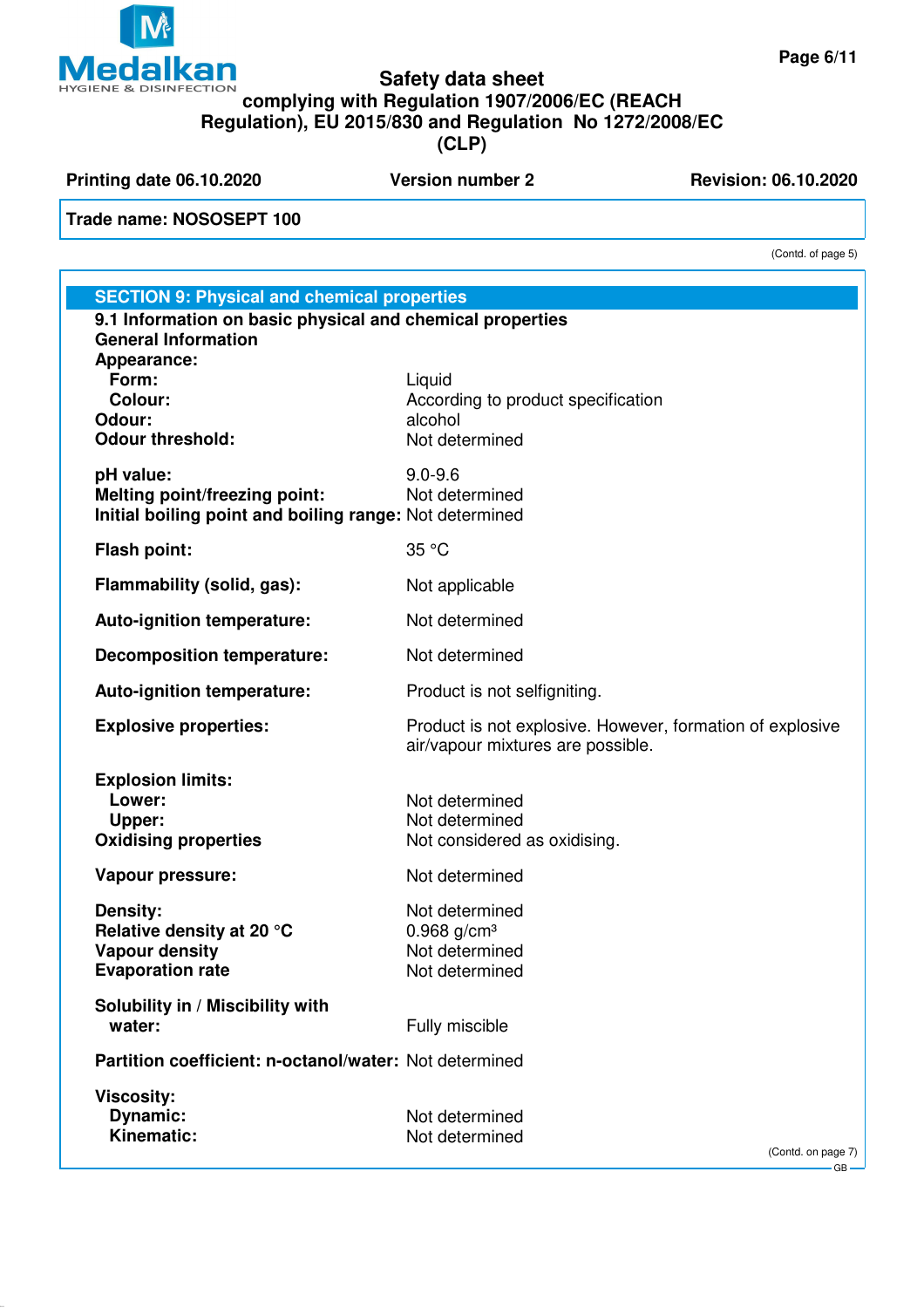

# **Safety data sheet complying with Regulation 1907/2006/EC (REACH Regulation), EU 2015/830 and Regulation No 1272/2008/EC**

**(CLP)**

**Printing date 06.10.2020 Version number 2 Revision: 06.10.2020** 

# **Trade name: NOSOSEPT 100**

**9.2 Other information** No further relevant information available.

(Contd. of page 6)

# **SECTION 10: Stability and reactivity**

**10.1 Reactivity** Stable under normal conditions

**10.2 Chemical stability**

# **Thermal decomposition / conditions to be avoided**

To avoid thermal decomposition do not overheat.

Stable at environment temperature.

**10.3 Possibility of hazardous reactions** No dangerous reactions known.

# **10.4 Conditions to avoid**

The product should not be exposed to high temperatures, sparks, flame and electrostatic charges. **10.5 Incompatible materials** Oxidizing agents

**10.6 Hazardous decomposition products** No dangerous decomposition products known.

|                      | LD/LC50 values relevant for classification:                                                                                          |                                                                                                                                                                                                                                                                                                                                                                                                                                                                                                                                                                                                                                                        |
|----------------------|--------------------------------------------------------------------------------------------------------------------------------------|--------------------------------------------------------------------------------------------------------------------------------------------------------------------------------------------------------------------------------------------------------------------------------------------------------------------------------------------------------------------------------------------------------------------------------------------------------------------------------------------------------------------------------------------------------------------------------------------------------------------------------------------------------|
|                      | <b>ATE (Acute Toxicity Estimates)</b>                                                                                                |                                                                                                                                                                                                                                                                                                                                                                                                                                                                                                                                                                                                                                                        |
| Oral                 | <b>LD50</b>                                                                                                                          | 10,606 mg/kg                                                                                                                                                                                                                                                                                                                                                                                                                                                                                                                                                                                                                                           |
|                      | CAS: 67-63-0 propan-2-ol                                                                                                             |                                                                                                                                                                                                                                                                                                                                                                                                                                                                                                                                                                                                                                                        |
| Oral                 | <b>LD50</b>                                                                                                                          | 5,045 mg/kg (rat)                                                                                                                                                                                                                                                                                                                                                                                                                                                                                                                                                                                                                                      |
| Dermal               | LD50                                                                                                                                 | 12,800 mg/kg (rabbit)                                                                                                                                                                                                                                                                                                                                                                                                                                                                                                                                                                                                                                  |
|                      | Inhalative LC50/4 h (vapour) 30 mg/l (rat)                                                                                           |                                                                                                                                                                                                                                                                                                                                                                                                                                                                                                                                                                                                                                                        |
|                      |                                                                                                                                      | CAS: 2372-82-9 N-(3-aminopropyl)-N-dodecylpropane-1,3-diamine                                                                                                                                                                                                                                                                                                                                                                                                                                                                                                                                                                                          |
| Oral                 | <b>LD50</b>                                                                                                                          | 871 mg/kg (rat)                                                                                                                                                                                                                                                                                                                                                                                                                                                                                                                                                                                                                                        |
|                      |                                                                                                                                      | CAS: 7173-51-5 didecyldimethylammonium chloride                                                                                                                                                                                                                                                                                                                                                                                                                                                                                                                                                                                                        |
| Oral                 | LD50                                                                                                                                 | 84 mg/kg (rat)                                                                                                                                                                                                                                                                                                                                                                                                                                                                                                                                                                                                                                         |
| Potentially irritant | Serious eye damage/irritation<br>Causes serious eye irritation.<br><b>STOT-single exposure</b><br>May cause drowsiness or dizziness. | Respiratory or skin sensitisation Based on available data, the classification criteria are not met.<br>Repeated dose toxicity Based on available data, the classification criteria are not met.<br>CMR effects (carcinogenity, mutagenicity and toxicity for reproduction)<br>Germ cell mutagenicity Based on available data, the classification criteria are not met.<br>Carcinogenicity Based on available data, the classification criteria are not met.<br>Reproductive toxicity Based on available data, the classification criteria are not met.<br>The product is classified as Specific Target Organ Toxicity after single exposure Category 3 |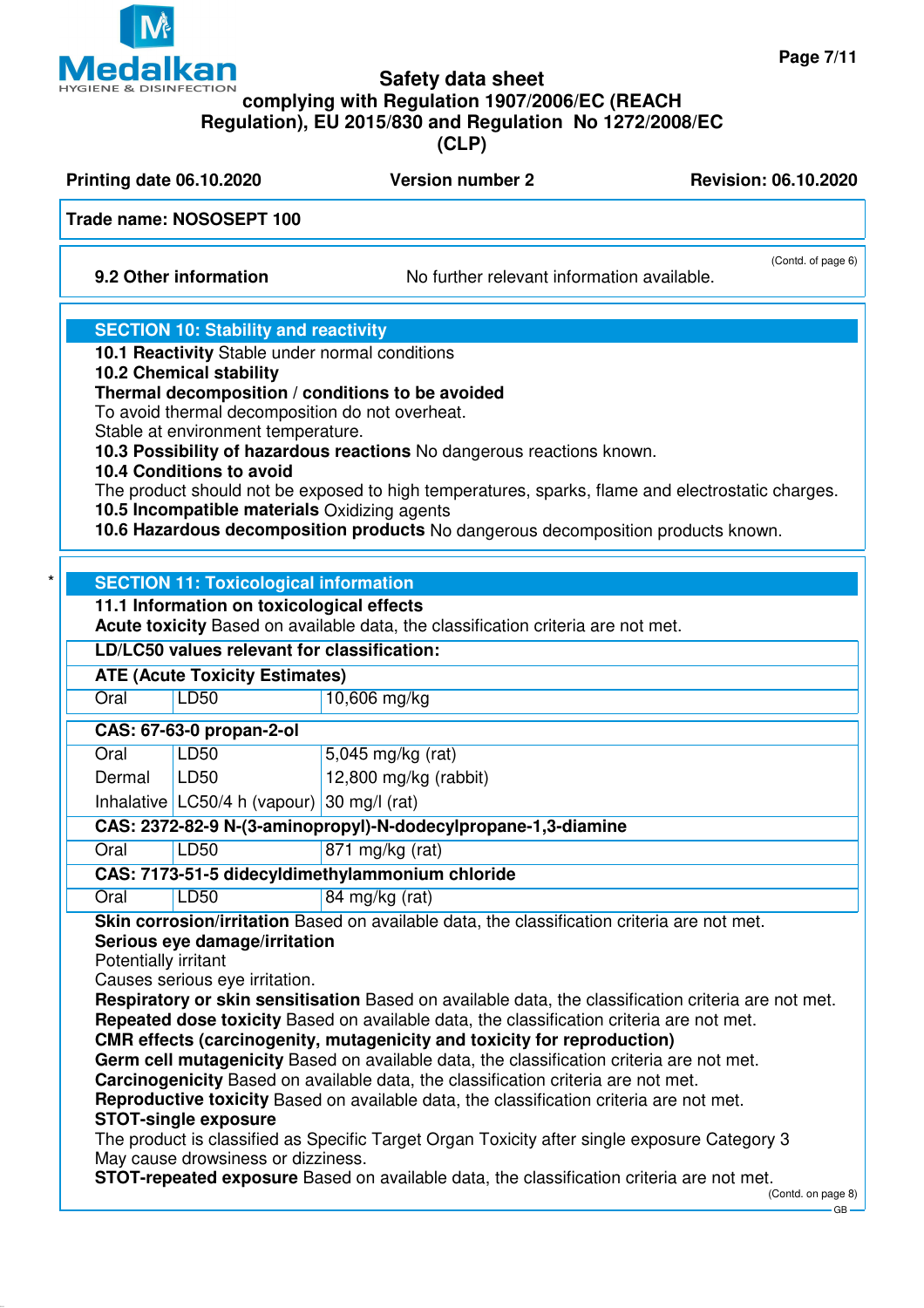

**Printing date 06.10.2020 Version number 2 Revision: 06.10.2020** 

**Trade name: NOSOSEPT 100**

**Aspiration hazard** Based on available data, the classification criteria are not met.

# **SECTION 12: Ecological information**

# **12.1 Toxicity**

**Aquatic toxicity:** No further relevant information available.

# **12.2 Persistence and degradability**

The surfactant(s) contained in this preparation complies(comply) with the biodegradability criteria as laid down in Regulation (EC) No.648/2004 on detergents. Data to support this assertion are held at the disposal of the competent authorities of the Member States and will be made available to them, at their direct request or at the request of a detergent manufacturer.

# **12.3 Bioaccumulative potential**

(CAS: 67-63-0) Isopropyl alcohol

Partition coefficient n-octanol/water: 0.05

**12.4 Mobility in soil** No further relevant information available.

# **Additional ecological information:**

**General notes:** Not known to be hazardous to water.

# **12.5 Results of PBT and vPvB assessment**

**PBT:** Not applicable.

**vPvB:** Not applicable.

**12.6 Other adverse effects** No further relevant information available.

# **SECTION 13: Disposal considerations**

#### **13.1 Waste treatment methods Recommendation**





Dispose according to National Regulations.



Must not be disposed together with household garbage. Do not allow product to reach sewage system.

# **Uncleaned packaging:**

**Recommendation:** Disposal must be made according to official regulations. Packaging may be reused or recycled after cleaning.

**SECTION 14: Transport information**

**14.1 UN-Number ADR, IMDG, IATA** UN1993

(Contd. on page 9) GB

(Contd. of page 7)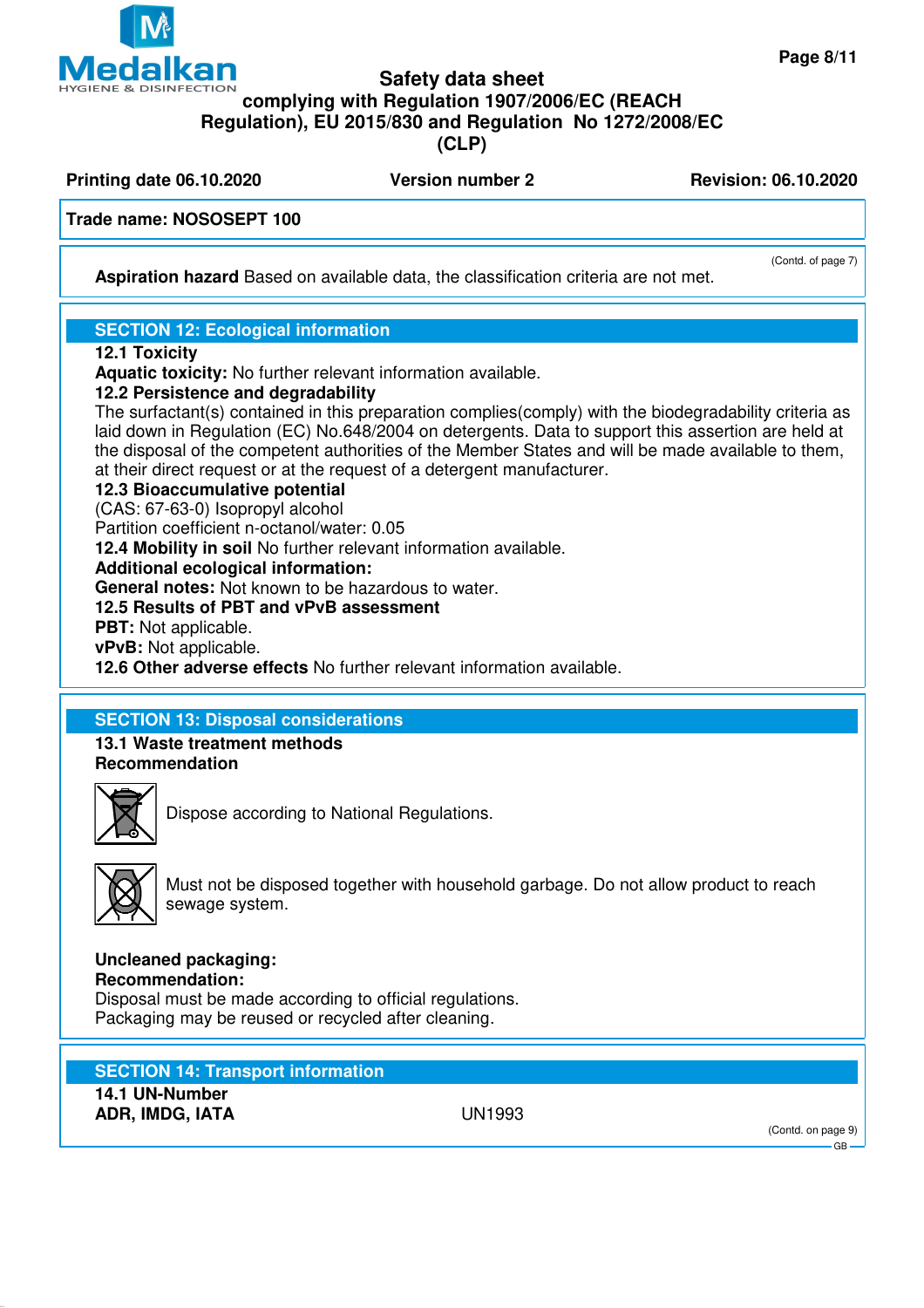

| <b>Printing date 06.10.2020</b>                                                     | <b>Version number 2</b>          | <b>Revision: 06.10.2020</b>                             |
|-------------------------------------------------------------------------------------|----------------------------------|---------------------------------------------------------|
| Trade name: NOSOSEPT 100                                                            |                                  |                                                         |
| 14.2 UN proper shipping name<br><b>ADR</b>                                          | 1993 FLAMMABLE LIQUID, N.O.S.    | (Contd. of page 8)<br>(ISOPROPANOL (ISOPROPYL ALCOHOL)) |
| <b>IMDG, IATA</b>                                                                   | (ISOPROPYL ALCOHOL))             | FLAMMABLE LIQUID, N.O.S. (ISOPROPANOL                   |
| 14.3 Transport hazard class(es)                                                     |                                  |                                                         |
| ADR, IMDG, IATA                                                                     |                                  |                                                         |
|                                                                                     |                                  |                                                         |
| <b>Class</b><br>Label                                                               | 3 Flammable liquids.<br>3        |                                                         |
| 14.4 Packing group                                                                  |                                  |                                                         |
| ADR, IMDG, IATA                                                                     | Ш                                |                                                         |
| <b>14.5 Environmental hazards:</b>                                                  | Not applicable.                  |                                                         |
| 14.6 Special precautions for user<br>Hazard identification number (Kemler code): 33 | Warning: Flammable liquids.      |                                                         |
| <b>EMS Number:</b>                                                                  | $F-E, S-E$                       |                                                         |
| 14.7 Transport in bulk according to Annex II                                        |                                  |                                                         |
| of Marpol and the IBC Code                                                          | Not applicable.                  |                                                         |
| Transport/Additional information:                                                   |                                  |                                                         |
| <b>ADR</b>                                                                          |                                  |                                                         |
| Limited quantities (LQ)                                                             | 5L                               |                                                         |
| <b>Excepted quantities (EQ)</b>                                                     | Code: E1                         | Maximum net quantity per inner packaging: 30 ml         |
|                                                                                     |                                  | Maximum net quantity per outer packaging: 1000 ml       |
| <b>Transport category</b>                                                           | з                                |                                                         |
| <b>Tunnel restriction code</b>                                                      | D/E                              |                                                         |
| <b>IMDG</b>                                                                         |                                  |                                                         |
| Limited quantities (LQ)<br><b>Excepted quantities (EQ)</b>                          | 1 <sub>L</sub><br>Code: E2       |                                                         |
|                                                                                     |                                  | Maximum net quantity per inner packaging: 30 ml         |
|                                                                                     |                                  | Maximum net quantity per outer packaging: 500 ml        |
| <b>UN "Model Regulation":</b>                                                       | UN 1993 FLAMMABLE LIQUID, N.O.S. | (ISOPROPANOL (ISOPROPYL ALCOHOL)), 3, III               |
|                                                                                     |                                  |                                                         |

**mixture** REACH Regulation 1907/2006/EC Regulation (EU) 2015/830 CLP Regulation 1272/2008/EC

(Contd. on page 10)  $-$  GB  $\overline{\phantom{a}}$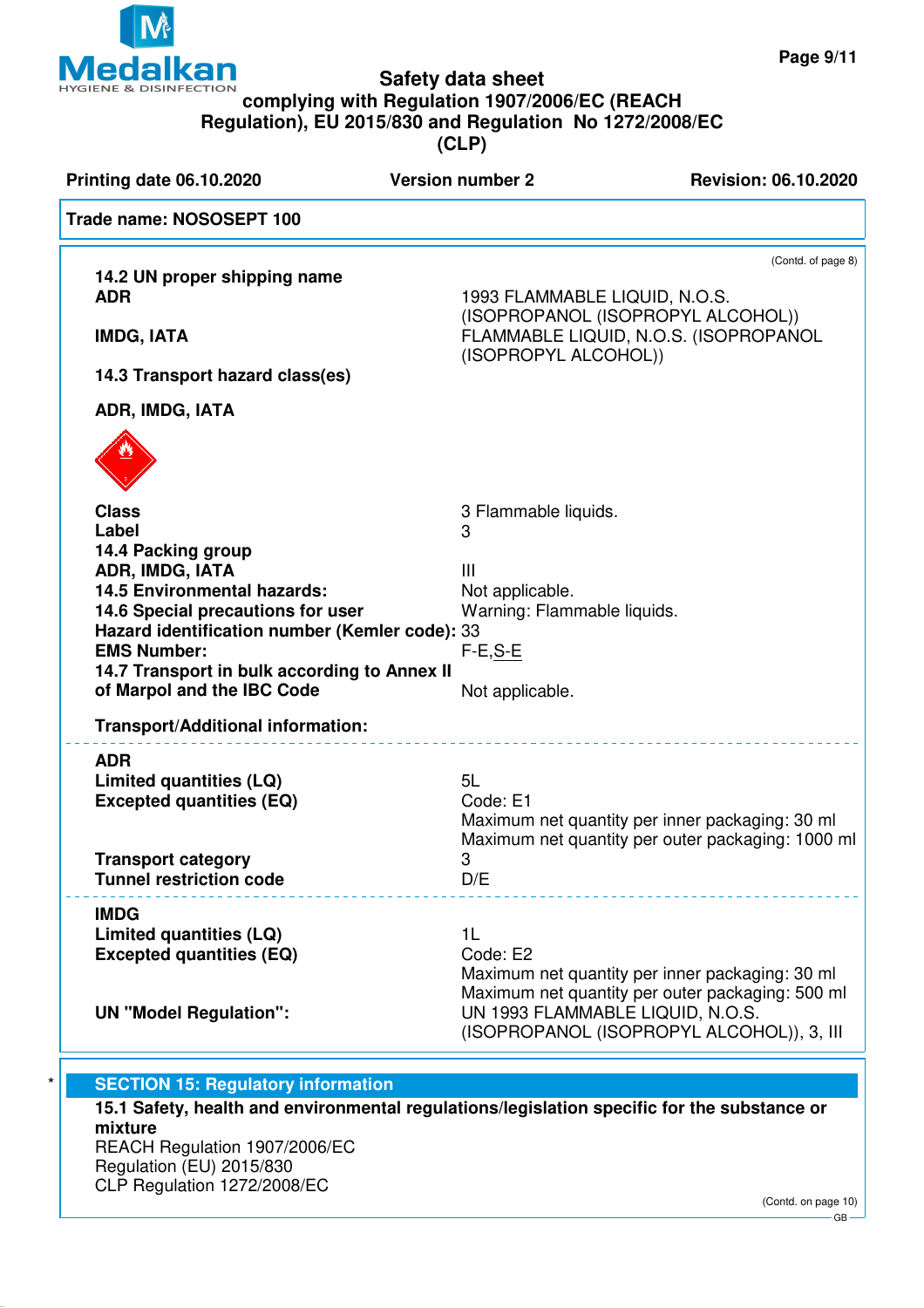

# **Safety data sheet complying with Regulation 1907/2006/EC (REACH Regulation), EU 2015/830 and Regulation No 1272/2008/EC**

**(CLP)**

**Printing date 06.10.2020 Version number 2 Revision: 06.10.2020** 

# **Trade name: NOSOSEPT 100**

(Contd. of page 9) Directive 98/24/EC on the protection of health and safety of workers from the risks related to chemicals agents at work.

Council Directive 94/33/EC on the protection of young people at work, as ammended. Directive 92/85/EEC on the introduction of measures to encourage improvements in the safety and health at work of pregnant workers and workers who have recently given birth or are breastfeeding, as ammended

**Directive 2012/18/EU**

**Named dangerous substances - ANNEX I** None of the ingredients is listed. **Seveso category** P5c FLAMMABLE LIQUIDS

**Qualifying quantity (tonnes) for the application of lower-tier requirements** 5,000 t **Qualifying quantity (tonnes) for the application of upper-tier requirements** 50,000 t **REGULATION (EC) No 1907/2006 ANNEX XVII** Conditions of restriction: 3

**National regulations:**

# **Other regulations, limitations and prohibitive regulations**

**Substances of very high concern (SVHC) according to REACH, Article 57**

It doesn't contain substances of very high concern (SVHC).

**15.2 Chemical safety assessment:** A Chemical Safety Assessment has not been carried out.

# **SECTION 16: Other information**

This information is based on our present knowledge. However, this shall not constitute a guarantee for any specific product features and shall not establish a legally valid contractual relationship.

# **Relevant phrases**

H225 Highly flammable liquid and vapour.

H301 Toxic if swallowed.

H314 Causes severe skin burns and eye damage.

H319 Causes serious eye irritation.

H336 May cause drowsiness or dizziness.

H373 May cause damage to organs through prolonged or repeated exposure.

H400 Very toxic to aquatic life.

#### **Training hints**

Suitable training on safety in handling, storing and converting the product should be given to the employees based on all the existing information.

# **Department issuing SDS:**



SUSTCHEM S.A.

REACH & Chemical Services Department A: 144, 3rd Septemvriou, GR 112 51 | Athens, Greece

T: +30 210 8252510 | F: +30 210 8252575

W: www.sustchem.gr | E: info@suschem.gr

#### **Abbreviations and acronyms:**

ADR: Accord européen sur le transport des marchandises dangereuses par Route (European Agreement concerning the International Carriage of Dangerous Goods by Road) IMDG: International Maritime Code for Dangerous Goods IATA: International Air Transport Association